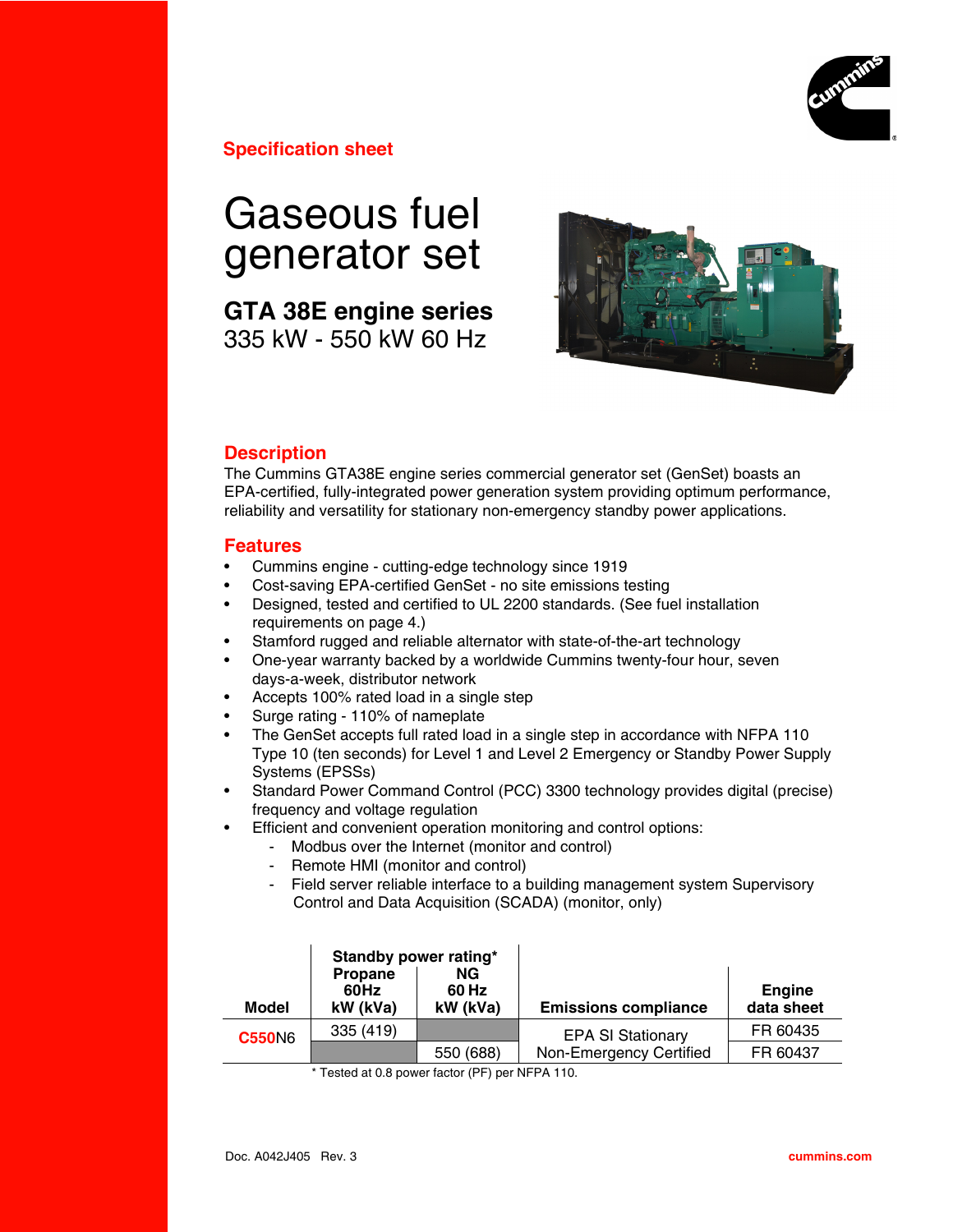## **GenSet specifications**

| Voltage regulation, no load to full load | $±1\%$                      |
|------------------------------------------|-----------------------------|
| Random voltage variation                 | $\pm$ 1% (three-phase only) |
| Frequency regulation                     | <b>Isochronous</b>          |
| Random frequency variation               | $±0.5\%$                    |

# **Engine specifications**

| <b>Base Engine</b>                  | <b>Cummins Model GTA38E</b>                              |
|-------------------------------------|----------------------------------------------------------|
| Displacement                        | 37.7 L (2301 in <sup>3</sup> )                           |
| <b>Regenerative Power</b>           | 42.3 kW                                                  |
| <b>Cylinder Block Configuration</b> | Cast iron with replaceable wet cylinder liners           |
| <b>Cranking Current</b>             | 1800 CCA (cold soak at -18 °C (0 °F) or above)           |
| <b>Battery Charging Alternator</b>  | 43 amps                                                  |
| <b>Battery Type</b>                 | 8D (x4)                                                  |
| <b>Starting Voltage</b>             | 24-volt, negative ground                                 |
| <b>Standard Cooling System</b>      | See derates on Engine Data Sheet                         |
| Lube Oil Filter Types               | Four spin-on canisters-combination full flow with bypass |

## **Alternator specifications**

| Design                     | Brushless, 4-pole, drip-proof revolving field |
|----------------------------|-----------------------------------------------|
| Stator                     | $2/3$ pitch                                   |
| Rotor                      | Direct-coupled by flexible disc               |
| <b>Insulation System</b>   | Class H per NEMA MG1-1.65 or better           |
| Standard Temperature Rise* | 125 $\degree$ C                               |
| <b>Exciter Type</b>        | Permanent Magnet Generator (PMG)              |
| <b>Phase Rotation</b>      | A(U), B(V), C(W)                              |
| <b>Alternator Cooling</b>  | Direct-drive centrifugal blower               |
|                            |                                               |

\* For UL 1004 ratings, refer to temperature rise at 120 °C or below, and ambient temperature up to 40 °C

## **Full-load amperage (FLA) at rated voltage**

|               |         | Voltage*       |         |         |         |         |         |         |         |         |
|---------------|---------|----------------|---------|---------|---------|---------|---------|---------|---------|---------|
| Model         | Rating  | 120/240 (1 Ph) | 120/208 | 127/220 | 139/240 | 220/380 | 240/416 | 254/440 | 277/480 | 347/600 |
| <b>C550N6</b> | Propane | N/A            | 1162    | 1099    | 1007    | 636     | 581     | 549     | 504     | 403     |
| <b>C550N6</b> | ΝG      | N/A            | 1908    | 1804    | 1654    | 1045    | 954     | 902     | 827     | 662     |

\*Three-phase FLA based on 0.8 power factor (PF).

# **Rated load fuel consumption in standard cubic feet per hour (CFH)\***

| <b>Model</b>  | Ratinɑ  | <b>Fuel type</b> | 100% Load | <b>75% Load</b> | 50% Load | 25% Load |
|---------------|---------|------------------|-----------|-----------------|----------|----------|
| <b>C550N6</b> | Standbv | Propane          | 2105      | 1642            | 1356     | 735      |
| <b>C550N6</b> | Standbv | ΝG               | 7874      | 5967            | 4330     | 2862     |

\*See Fuel installation requirements on page 4.

NOTE: Fuel inlet pressure, measured at the fuel shut off valve while under full load, must be 356 to 508 mm WC (14 to 20 in. WC). Fuel supply pressure must not exceed 635 mm WC (25 in. WC) under any conditions.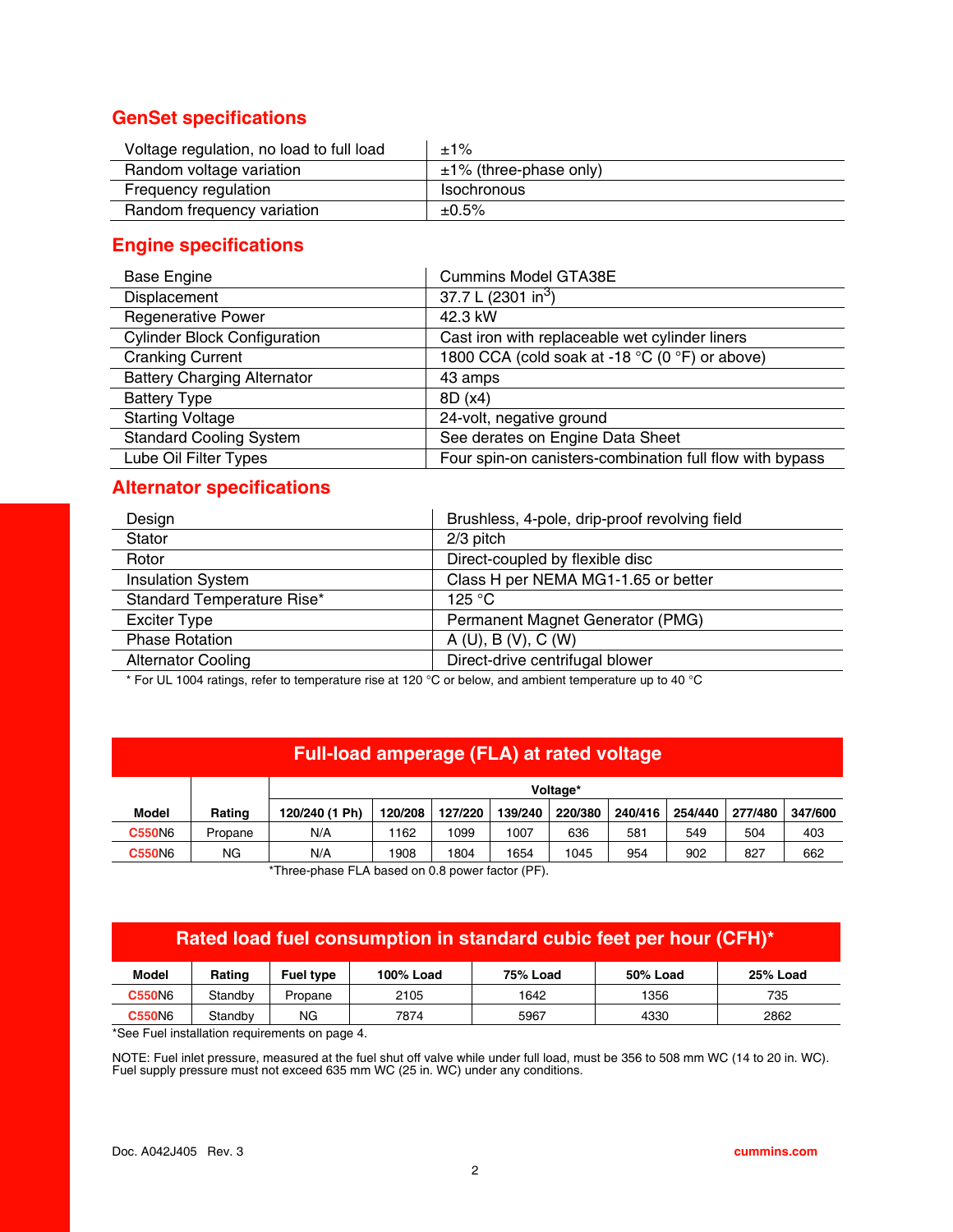## **PowerCommand 3.3 control system**



An integrated microprocessor based generator set control system providing voltage regulation, engine protection, alternator protection, operator interface and isochronous governing. Refer to document S-1570 for more detailed information on the control.

**AmpSentry -** Includes integral AmpSentry protection, which provides a full range of alternator protection functions that are matched to the alternator provided.

**Power management -** Control function provides battery monitoring and testing features and smart starting control system.

**Advanced control methodology -**Three-phase sensing, full wave rectified voltage regulation, with a PWM output for stable operation with all load types.

**Communications interface -** Control comes standard with PCCNet and Modbus interface.

**Regulation compliant -** Prototype tested: UL, CSA and CE compliant.

**Service -** InPower PC-based service tool available for detailed diagnostics, setup, data logging and fault simulation.

**Easily upgradeable -** PowerCommand controls are designed with common control interfaces.

**Reliable design -** The control system is designed for reliable operation in harsh environment.

**Multi-language support** - English, Spanish, French (standard); other languages (optional).

# **Operator panel features**

#### **Operator/display panel**

- Displays paralleling breaker status.
- 320 x 240 pixels graphic LED backlight LCD.
- Provides direct control of the paralleling breaker.
- Alphanumeric display with pushbuttons.
- Auto, manual, start, stop, fault reset, and lamp test/panel lamp switches.
- LED lamps indicating GenSet running, remote start, not in auto, common shutdown, common warning, manual run mode, auto mode and stop.

#### **Paralleling control functions**

- First Start Sensor System selects first genset to close to bus.
- Phase Lock Loop Synchronizer with voltage matching.
- Sync check relay.
- Isochronous kW and kVar load sharing.
- Load govern control for utility paralleling.
- Extended Paralleling (baseload/peak shave) Mode.
- Digital power transfer control, for use with a breaker pair to provide open transition, closed transition, ramping closed transition, peaking and base load functions.

#### **Other control features**

- 150 watt anti-condensation heater.
- DC distribution panel.
- AC auxiliary distribution panel.

#### **Alternator data**

- Line-to-neutral and line-to-line AC volts.
- Three-phase AC current.
- Frequency.
- kW, kVar, and power factor kVa (three-phase and total).
- Winding temperature (optional).
- Bearing temperature (optional).

#### **Engine data**

- DC voltage and engine speed.
- Lube oil pressure and temperature.
- Coolant temperature.
- Comprehensive FAE data.

#### **Other display data**

- GenSet model data.
- Start attempts, starts, running hours, kW hours.
- Load profile (operating hours at % load in 5% increments).
- Fault history  $-$  up to 32 events.
- Data logging and fault simulation (requires InPower™).
- Air cleaner restriction indication.
- Exhaust temperature in each cylinder.

## **Standard control functions**

#### **Digital governing**

- Temperature dynamic governing.
- Integrated digital electronic isochronous governing.

#### **Digital voltage regulation**

- Configurable torque matching.
- 3-phase, 4 wire line-to-line sensing.
- Integrated digital electronic voltage regulator.

#### **AmpSentry AC protection**

- AmpSentry protective relay.
- Over current and short circuit shutdown.
- Over current warning.
- Single and three-phase fault regulation.
- Low oil pressure warning and shutdown.
- High coolant temperature warning and shutdown.
- Low coolant level warning and shutdown.
- Low coolant temperature warning.
- Over and under voltage shutdown.
- Over and under frequency shutdown.
- Overload warning with alarm contact.
- Reverse power and reverse var shutdown.
- Field overload shutdown.
- Fuel-in-rupture-basin warning or shutdown.
- Full authority electronic engine protection.
- AMM arc flash provision

#### **Engine protection**

- Cranking lockout; overspeed shutdown; and battleshort.
- Sensor failure indication.
- Low fuel level warning or shutdown.
- Fail to start (overcrank) and fail to crank shutdown.
- Full authority electronic engine protection.
- Battery voltage monitoring, protection, and testing.

#### **Control functions**

- Data logging and cycle cranking.
- Load shed.
- Remote emergency stop.
- Time delay start and cooldown.
- Configurable inputs and outputs (20).
- Real time clock for fault and event time stamping.
- Exerciser clock and time of day start/stop.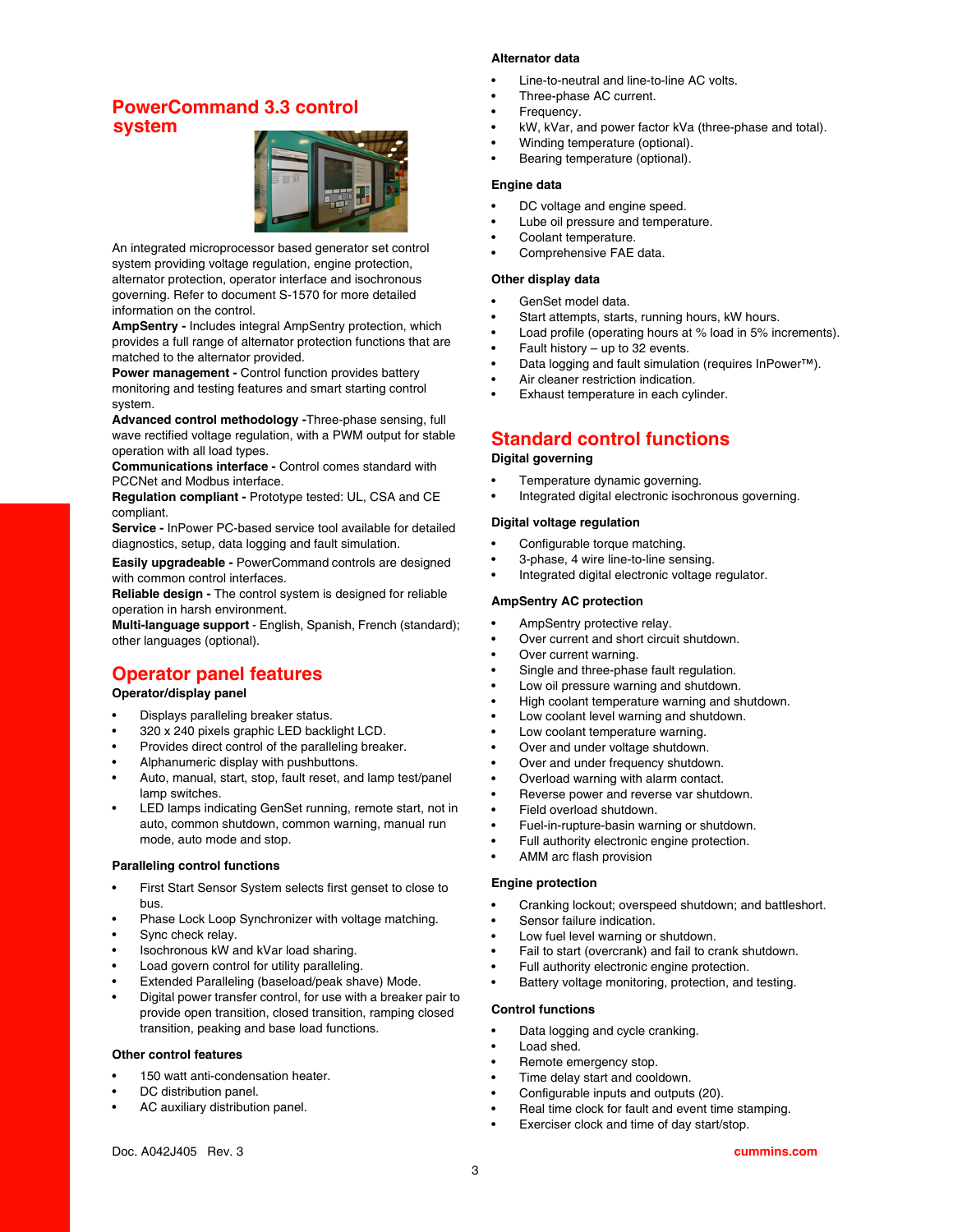## **GenSet options and accessories**

NOTE: This GenSet may be purchased as a standard unit, a UL-listed unit, and/or a CSA-certified unit.

#### **Engine**

- 240/480 V, 4000 W coolant heaters (2)
- 240 V, 300 W lube oil heater

#### **Alternator**

- 80 °C rise
- 105 °C rise

#### **Fuel system (See fuel installation requirements on this page.)**

- Flexible fuel connector and fuel strainer
- UL-listed gas train
- Engineered for CSA site compliance

**Exhaust system** - GenSet mounted muffler (enclosure models, only)

#### **Generator set**

- Batteries and battery charger
- Main line circuit breaker
- PowerCommand Network Aux 101, 102 module
- Modbus to BACnet Module
- Weather protective enclosure (F001) with silencer
- Level I and Level II enclosure w/silencer
- Audible alarm
- Remote drains and remote annunciator panel
- Spring isolators
- Two-year standby and five-year basic power warranty





This outline drawing is for reference only. *Do not use for installation design.*

| Dim "A"    |            | Dim "B"   | Dim "C"    |  |  |
|------------|------------|-----------|------------|--|--|
| mm (in.)   |            | mm (in.)  | mm (in.)   |  |  |
| All Models | 4756 (187) | 2330 (92) | 2721 (107) |  |  |

NOTE: Consult drawings for applicable weights. Contact the factory for additional information. See enclosure Specification Sheet for enclosure dimensions.

# **Codes and standards**



Underwriters Laboratory (UL) is a world leader in product safety testing and certification. This GenSet is certified to UL2200 as open set, weather enclosure, and sound-attenuated enclosure configurations. The generator is certified to UL1004. The PowerCommand® Control System is certified to UL508. (See Fuel Installation Requirements on this page.)



CSA Group tests products under a formal process to ensure that they meet the safety and/or performance requirements of applicable standards. This GenSet is certified to: CSA 22.2 No. 100 Motors and Generators; CSA 22.2 No. 0.4-044 Bonding of Electrical Equipment; CSA 22.2 No. 14 Industrial Control Equipment; and CSA 22.2 No. 0 General Requirements - Canadian Electrical Code, Part II. (See Fuel Installation Requirements on this page.)



Engine is certified to Stationary Non-Emergency U.S. EPA New Source Performance Standards (NSPS), 40 CFR 60 subpart JJJJ. U.S. applications must be applied per EPA regulations.



This product has been manufactured under the controls established by a Bureau Veritas Certification approved management system that conforms to ISO 9001:2015.

## **Fuel installation requirements**

Gas supply pressure is specified at the inlet to the fuel shut-off solenoid (FSO). If this engine is equipped with two FSOs in series, this value should be measured at the inlet to the downstream FSO. Each FSO can reduce the supply pressure up to 5" W.C. at full load. Additional options added to the fuel train such as those for CSA or UL compliance, strainers and/or flex connections can add restriction that must be considered in the site installation.